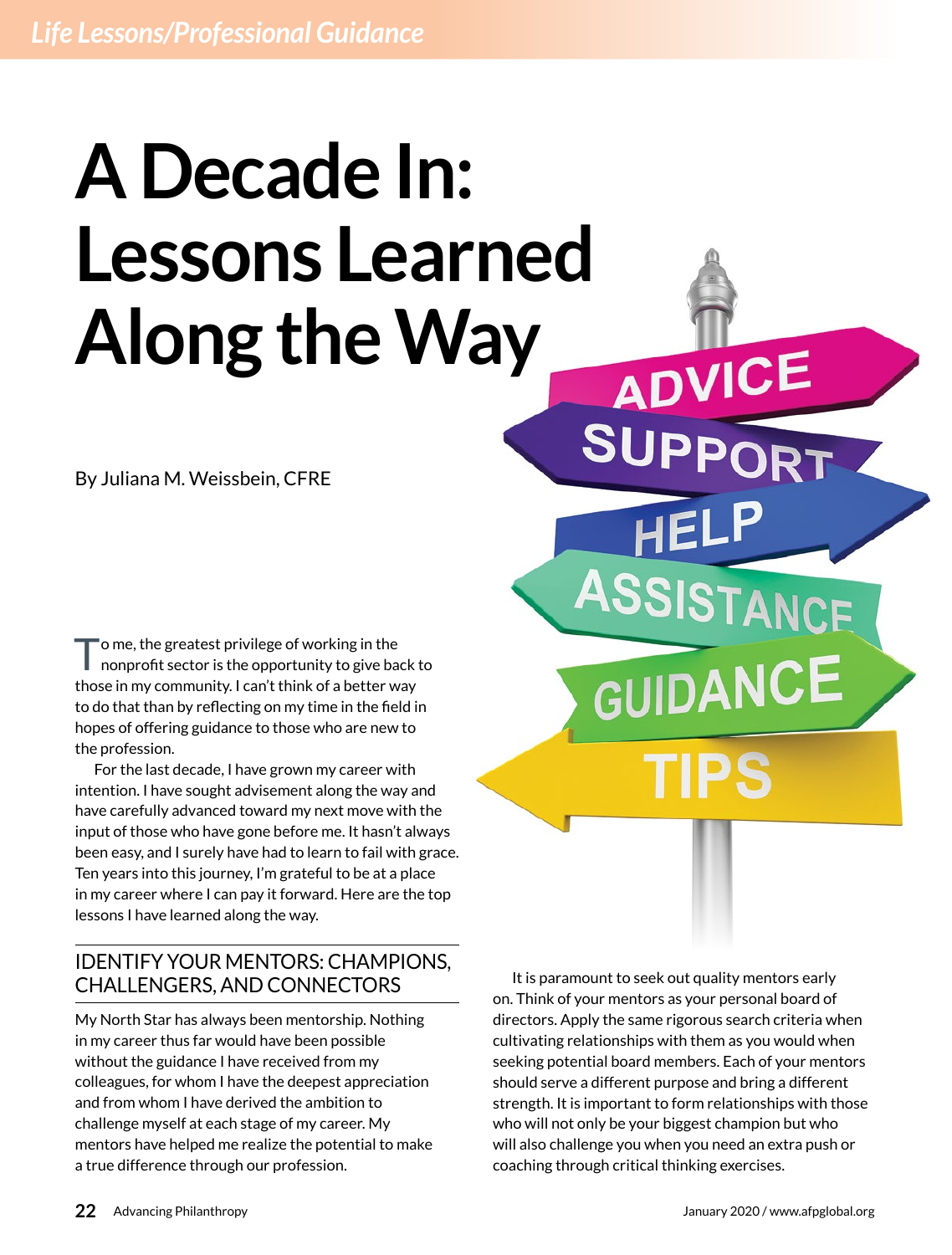*Promoting a culture of collaboration, independent thinking, equity, and innovation is my utmost concern because with the right training, we can teach, encourage, and inspire others to surpass our goals and truly revolutionize the field.*

Simply put, a mentor who serves as your **champion** is someone further along in their career who will be your greatest advocate. This person is an active and vocal supporter of your professional development, has a keen understanding of your abilities, and is likely to recommend you for projects. A mentor who serves as your **challenger** is a peer with whom you can have the honest and tough conversations needed to help you work through difficult decisions and avoid costly mistakes. Finally, a **connector** is a colleague with an expansive network who can make introductions, believes in your strengths, and will help promote your name so you can land your next job.

While effective mentors often embody many of these traits, your goal is to build a multi-faceted network that you can call upon when you need support, advocacy, or a sounding board. Take the time to make genuine connections with those you admire and be sure to return favors whenever you can. I promise you, the rewards will be tenfold.

### COMBAT IMPOSTOR SYNDROME BY SEEKING LEADERSHIP OPPORTUNITIES

We've all had that sinking feeling before. You just nailed a presentation to your board of directors or submitted a perfect grant proposal, yet you can't quite seem to shake the feeling that you could have done more or that someone more qualified could have done better.

If this sounds familiar, you may have experienced impostor syndrome: the low, constant rumbling of insecurity that strikes even the most successful among us. It's the feeling that you are not good enough, you don't belong, or that you aren't worthy of the gift you asked for in that grant proposal.

It is important to acknowledge that the symptoms of impostor syndrome may be exacerbated in fundraising professionals who belong to underrepresented populations within our field. People of color, members of the LGBTQ+ community, people with disabilities, or anyone else who may not readily have a role model in their workplace with whom they can identify might feel

inadequate, despite having strong qualifications and accomplishments. For fundraisers in these populations, impostor syndrome can complicate an already challenging trajectory in which feelings of isolation may be in play.

To help combat impostor syndrome, it is crucial to validate these feelings and seek out mentors with whom you can identify. Conversely, if you hold a senior position, or you identify similarly to the majority in your community, it is critical to create space and opportunities for colleagues by actively recruiting, promoting, and retaining members of underrepresented populations in all areas of the nonprofit sector.

One of the best ways to work through impostor syndrome is to seek out leadership opportunities and network whenever possible. Is there a board on which you can serve? Does your local AFP chapter offer professional development opportunities? If not, can you approach the board to take the lead in developing the content? The validation you will receive after a job welldone will be verifiable proof that you are the best person to do this work. The more opportunities you give yourself to succeed, the sooner the feelings of impostor syndrome will dissipate, and you will recognize that you are capable and worthy of the success you achieve.

#### FIND YOUR NICHE WHILE STAYING BROAD

I am purposeful about each career move I make in order to diversify my skill set. My first position was with a larger organization where I focused exclusively on development operations. When assessing my next move, I sought out a smaller organization where I would have the opportunity to cross-collaborate and deepen my understanding of the full fundraising process.

This shift gave me a comprehensive understanding of why a gift is made, not just how. I was able to learn the lifecycle of a gift from the donor's perspective. Building on this exposure, in my next role I served as a frontline fundraiser and interacted directly with donors. Currently, I am back to working exclusively